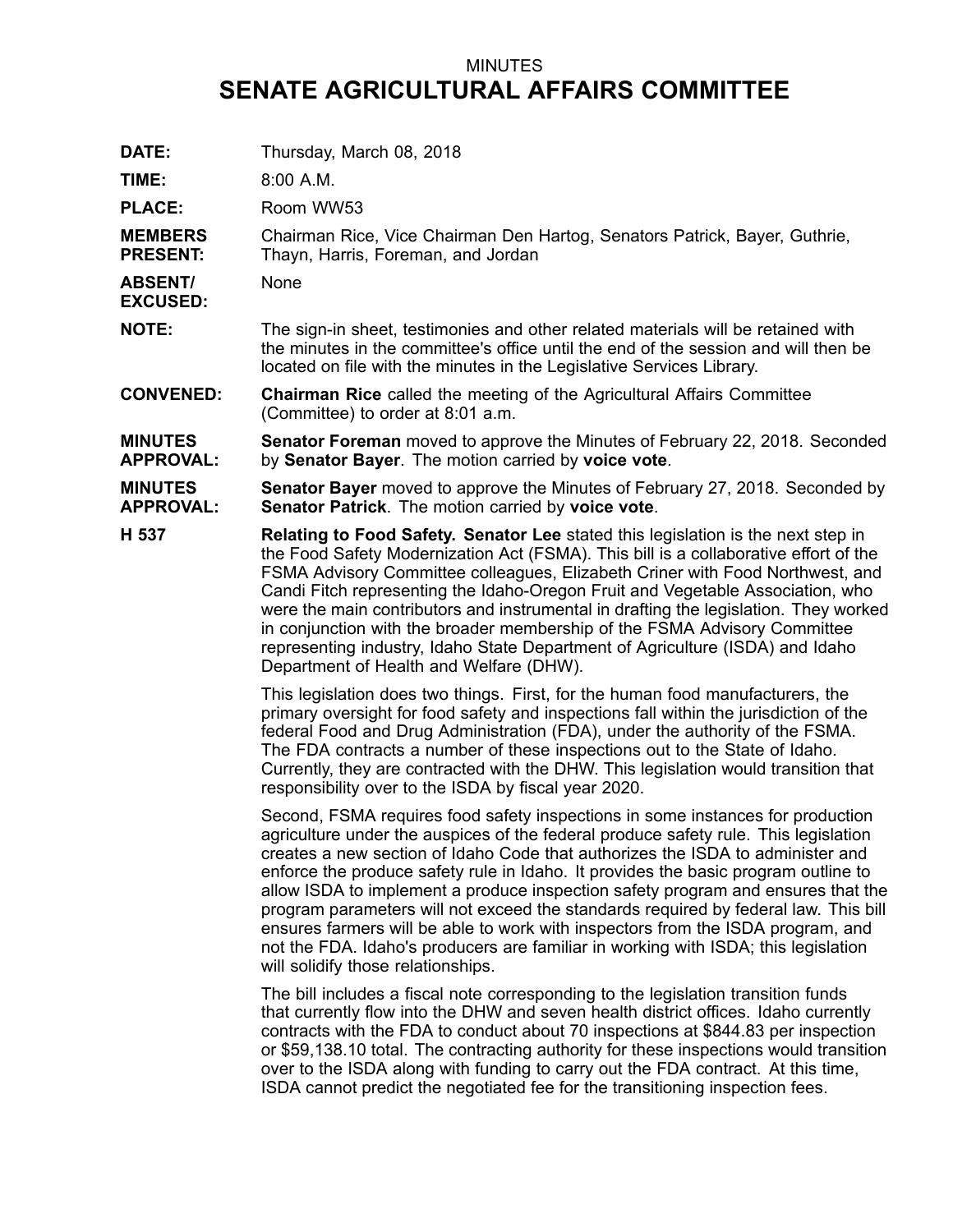There may be the need for <sup>a</sup> 2020 general fund request of \$86,000 in order to cover the cost of part of one inspector to carry out contracted human manufactured food inspections. All costs associated with implementation of Idaho Code, Chapter 54, the "Idaho Produce Safety Law" will be covered by federal funds.

**Senator Lee** concluded that this legislation will ensure <sup>a</sup> streamlined, expert, cost-effective, safety inspection program that will allow those who feed us to work directly with the ISDA.

**Senator Bayer** asked if DHW was in support of the removal of these FSMA inspections and placing them under the authority of ISDA. **Senator Lee** answered the DHW has been at the table as part of the FSMA Advisory Committee as <sup>a</sup> contributor in drafting this legislation. The federal dollars that currently contribute to these inspections would transition to ISDA. The DHW is supportive of shifting the responsibility for the inspections so those growers and producers that currently work with ISDA can maintain those connections under this legislation.

**Elizabeth Criner**, representing Food Northwest, spoke in support of **H 537**. Food Northwest has been involved in the development of the bill and worked with their colleagues in the FSMA Advisory Committee. This bill provides <sup>a</sup> centralized expertise for food inspections. Having <sup>a</sup> safe food supply is important to the brands and businesses that Food Northwest represents. This bill creates an opportunity to have an ongoing, central group of individuals in Food Northwest's facilities and working with the members to ensure <sup>a</sup> safe food supply. The chain of inspections from the farmer's field through processing is <sup>a</sup> unique type of inspection work and different than inspections performed in the retail environment. This legislation divides the duties of inspections between the two agencies with retail environment inspections remaining with the DHW and moving the cell side inspections to ISDA.

**Candi Fitch**, representing the Idaho-Oregon Fruit and Vegetable Association (Association), spoke in support of **H 537**. **Ms. Fitch** stated under FSMA there are some instances where food safety inspections will be required for production agriculture. This legislation creates <sup>a</sup> new section of Idaho Code that authorizes the ISDA to implement those inspections. The members of the Association are already familiar with working with ISDA and it makes sense for the ISDA to have food safety oversight for production agriculture.

The producers feel more comfortable with the ISDA representatives on their farms and facilities rather than the FDA. The legislation will not exceed the standards required by federal law outlined in the produce safety rule. All costs associated with the implementation of Idaho Code, Chapter 54, the "Idaho Produce Safety Law" will be covered by federal funds. If there is <sup>a</sup> time when the federal funds are not available, the ISDA Director will cease enforcing the chapter and the rules promulgated under this chapter. **Candi Fitch** said she is also the President of Food Producers of Idaho this year and the Food Producers of Idaho have voted to support and track **H 537**.

**Dennis Tanikuni**, Assistant Director of Governmental Affairs, Idaho Farm Bureau Federation (IFBF), spoke in support of **H 537**. IFBF represents almost 60 percent of agricultural producers in Idaho, which will be directly impacted by FSMA. IFBF believes that government is best when it is closest to the people. Agricultural producers are accustomed to having ISDA inspectors on their premises.

**MOTION: Senator Bayer** moved to send **H 537** to the floor with <sup>a</sup> **do pass** recommendation. Seconded by **Vice Chairman Den Hartog**. The motion carried by **voice vote**.